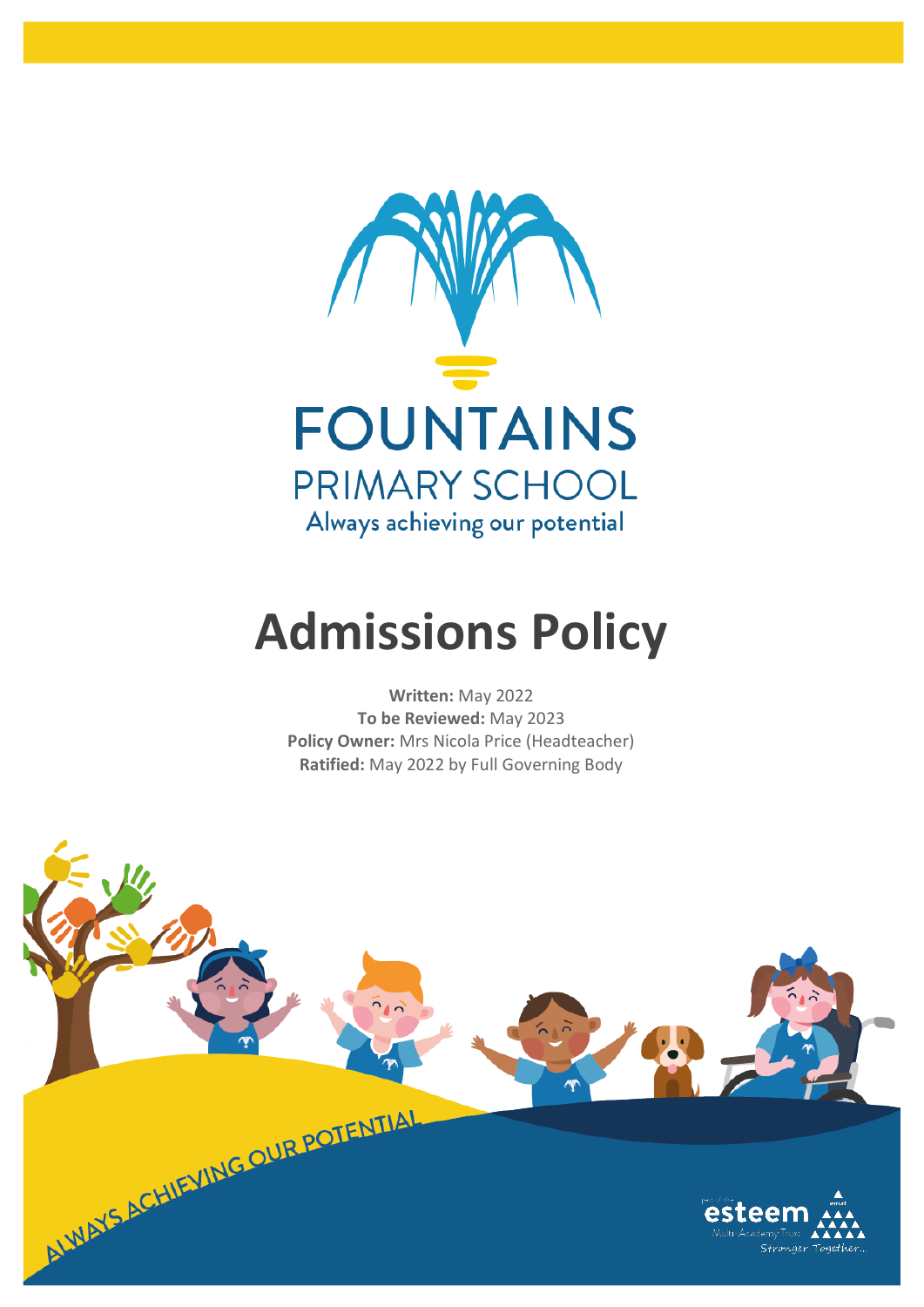### **Context**

The Fountains Primary School caters for pupils with a range of Special Educational Needs and Disabilities age 2-11. This year Fountains Primary School has a Published Admission Number (PAN) of 185 from September 2022. Oversubscription of pupils is, on occasions, allowed as determined by the Headteacher who will take into account the individual needs of the child and whether their admission would have an adverse effect on the education of the other children already in the school. As Fountains Primary is a Special School we are not bound by the Schools Admissions Code 2021 (DfE)

## **Criteria**

To be considered for admission, pupils will be undergoing an assessment for or have an Education Health and Care Plan which identifies their needs as:

- a) Communication and Interaction
- b) Cognition and Learning
- c) Social, Emotional and Mental Health
- d) Sensory/Physical Health

Children often have a secondary need, which identifies them as having complex needs, example of this are:

- Severe/Mild/Moderate/Profound learning difficulties
- A diagnosis of Autism or other spectrum disorders
- A chromosomal syndrome
- Highly complex medical needs such as epilepsy

# All students who attend the Fountains Primary School have a learning disability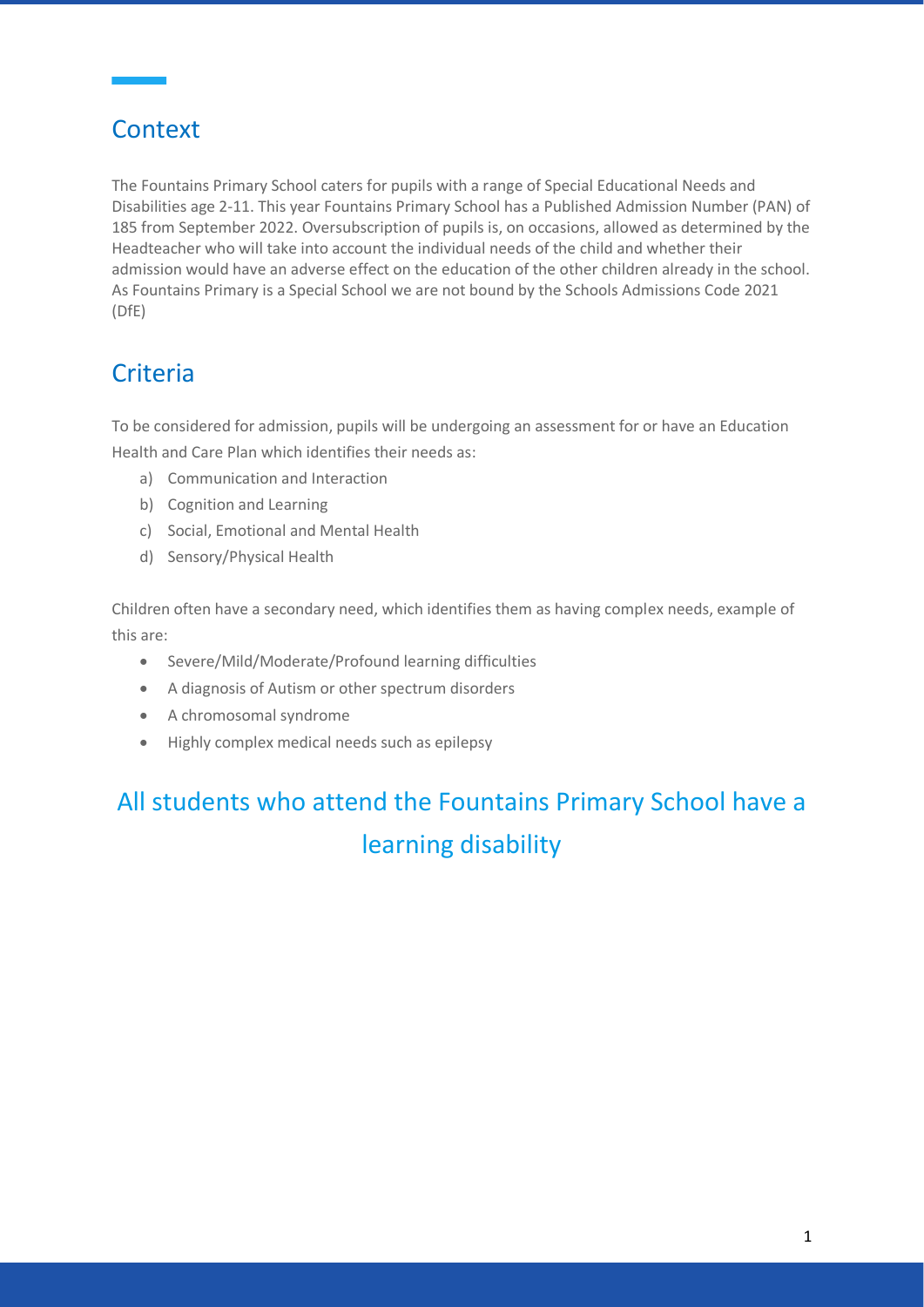#### Admission Procedures

**Stage 1:** The child may be in a mainstream setting/nursey setting/ home with a parent and be identified as having a particular need. At this point the Class teacher, nursey worker/ parent or carer may seek advice from the Early Years/Nursery/Mainstream School SENCO.

**Stage 2:** The SENCO/ Early Years SENCO/Nursery SENCO/ Health visitor will then take responsibility for gathering information and for co-ordinating the child's provision, working with the child's teachers or referring them to a variety of professionals. If a child is not of statutory school age they may be referred to Early Years Forum.

**Stage 3**: The SENCO/ Early Years SENCO/Nursery SENCO/ Health visitor at this stage will decide what extra support the child may need. A number of professionals may be involved in assessing all aspects of the child development. A Graduated response will be followed by the setting to inform further decision making decisions.

**Stage 4:** When all evidence is presented, a request is made to the Local Authority (LA) to start a statutory assessment for an Education, Care AND Health Plan (EHCP). If the LA consider the need for an EHCP, this will be formulated with all stakeholders around the child.

**Stage 5:** The parents/carers of the child will then name a setting that they feel is appropriate for their child.

**Stage 6:** The request for placement is agreed by the Local Authority and the Headteacher who will liaise with the child's LA over placement of the child and the top up funding to be allocated\* Consideration will also be made regarding the schools PAN and how the admission may be 'incompatible with the efficient education of others' with supporting evidence of incompatibility.

**Stage 7a:** If agreement is made to admit the child the LA will be advised of an admission date and this will be communicated to parents via the LA. This plan is then monitored and review this annually.

**Stage 7b:** If the request to admit is refused by either or both the LA and Headteacher. In this instance the child's parents/carers are able to appeal this decision. For more information on the appeals process please follow<https://www.gov.uk/schools-admissions/appealing-a-schools-decision>

*\*From March 14th the new Day Education banding Level has replaced the Matrix top ups for all new admissions into school and for existing Staffordshire pupils whose plans are due to change following a review. Please see Appendix 1 for the School specific levels for Fountains Primary School from April 2022 for the banding levels and Matrix top ups.*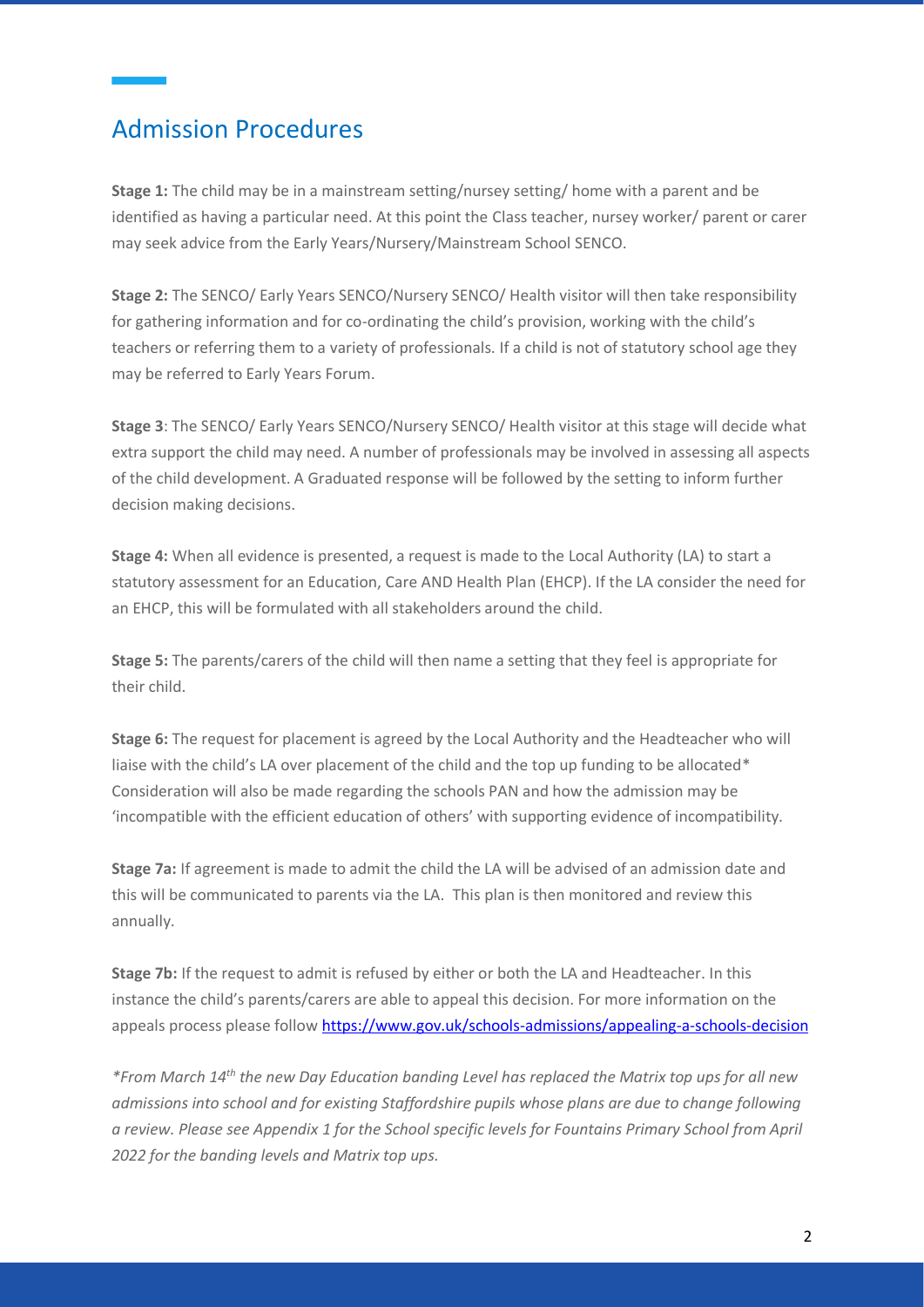#### Appendix 1

#### Day Education Banding Level

Level 1: £104 Level 2: £304 Level 3: £604 Level 4: £1,104 Level 5a: £1,604 Level 5b: £2,104 Level 5c: £2,604 Level 6a: £3,104 Level 6b: £3, 604 Level 6c: £4,104 Level 7a: £4,854 Level 7b: £5,604 Level 7c: £6,354 Level 8a: £7,604 Level 8b: £8,854 Level 8c: £10,104 Level 9a: £12,104 Level 9b: £14,604 Level 9c: £18,104 Level 10a: £21,604 Level 10b: £25,104 Level 10c: £28, 604 Level 10d: £32, 104 Level 10e: £35,604

#### Day Matrix Top up Level

Matrix 1: £1,157 Matrix 2: £2,623 Matrix 3: £9,510

Early Years Top up: £2,442